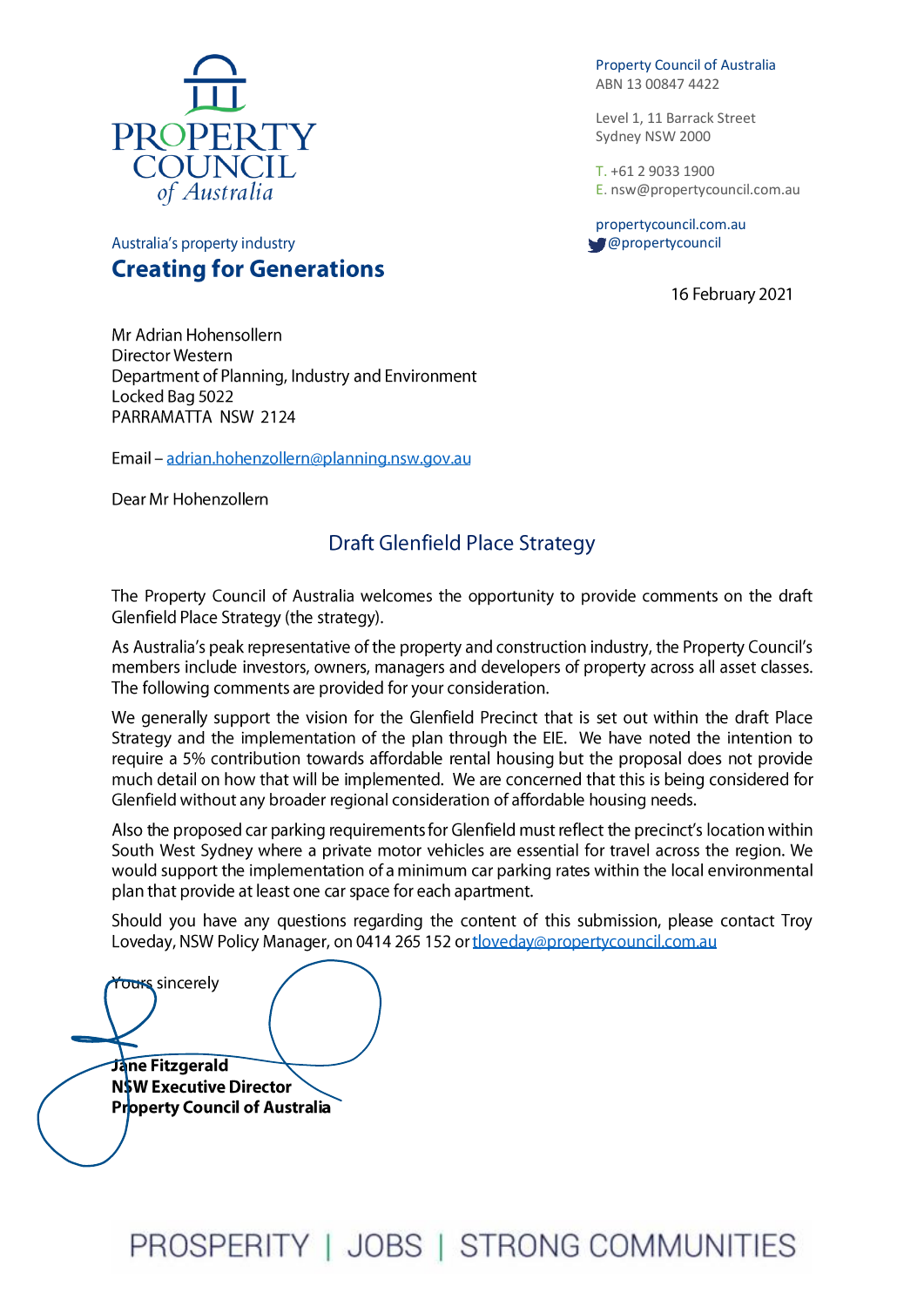# **Submission to Department of Planning, Industry and Environment**

**Draft Glenfield Place Strategy & Glenfield Precinct EIE** 

**16 February 2021**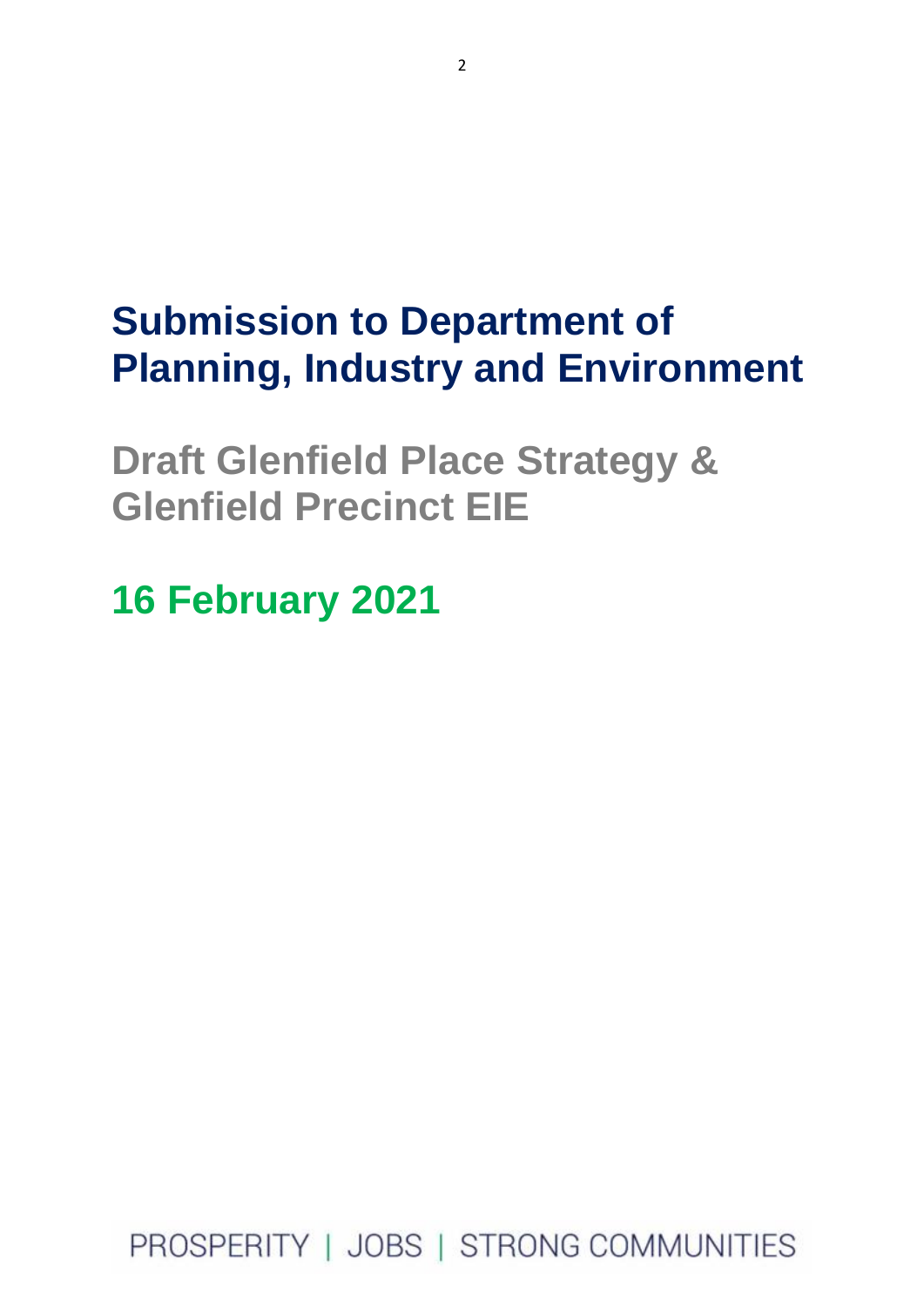## **1.0 Introduction**

The Property Council welcomes the opportunity to provide comments on the Glenfield Precinct Explanation of Intended Effects (**EIE**) and the Draft Glenfield Place Strategy (**the Strategy**) released in December 2020.

The Glenfield precinct (**the Precinct**) is located within the Greater Macarthur Growth Area which was identified in *Greater Macarthur 2040* announced by the Department of Planning, Industry and Environment (**the Department**) in November 2018. Greater Macarthur Growth Area involves both urban renewal of seven (7) existing centres between Glenfield to Macarthur and new land release areas of Mount Gilead, Menangle Park and Appin.

In 2015, the Department prepared the Draft *Glenfield to Macarthur Urban Renewal Corridor Strategy*. Final plans for six (6) of the precincts were finalised in November 2017. A Section 9.1 Direction issued by the Minister on 22 December 2017 requires a planning proposal to be consistent to be consistent with the precinct plans approved by the Minister for Planning and published on the Department's website. Campbelltown City Council has commenced detailed planning of several precincts along the corridor.

The Glenfield Precinct Plan was deferred from the precinct planning process pending a decision on the future of the Hurlstone Agricultural High School.

## **2.0 Draft Place Strategy**

## **2.1 Vision for Glenfield**

The draft Place Strategy provides the following vision for Glenfield:

*"In 2040, Glenfield will be South West Sydney's premier regional sporting and education destination. Glenfield will be connected, inclusive community, where people come together enjoying parks and playing fields, green cover and abundant open space. Its educational heritage will be protected and enhanced, with existing schools retained, Hurlstone Agricultural High School upgraded, and a potential future primary school built. Revitalised retail and commercial areas will make Glenfield a self-contained new centre that offers jobs closer to home. A variety of housing will meet the community's changing needs, whether people are downsizing or starting a family".* 

This vision is aspirational and is focused on the Precinct's key attribute's being open space and education. We support the Department's proposed vision for Glenfield.

## **2.2 Guiding Principles**

The draft Place Strategy sets out the seven (7) principles that have been developed to guide the future design and development outcomes across the Precinct. These include:

- **1. Respecting Heritage,**
- **2. A well-designed place,**
- **3. A green place,**
- **4. Deliver affordable and diverse housing,**
- **5. Two vibrant and connected centres,**
- **6. Create opportunities for new jobs, and**
- **7. An accessible place.**

These guiding principles are generally appropriate for the transformation of the Precinct into an attractive place where its residents will be happy to live, work and play.

Specifically, we support the special consideration that has been given to enhancing the heritage status of the Hurlstone Agricultural High School precinct and the provision of green space and attractive streets to encourage pedestrian use of the streets and laneways. These urban design principles are supported.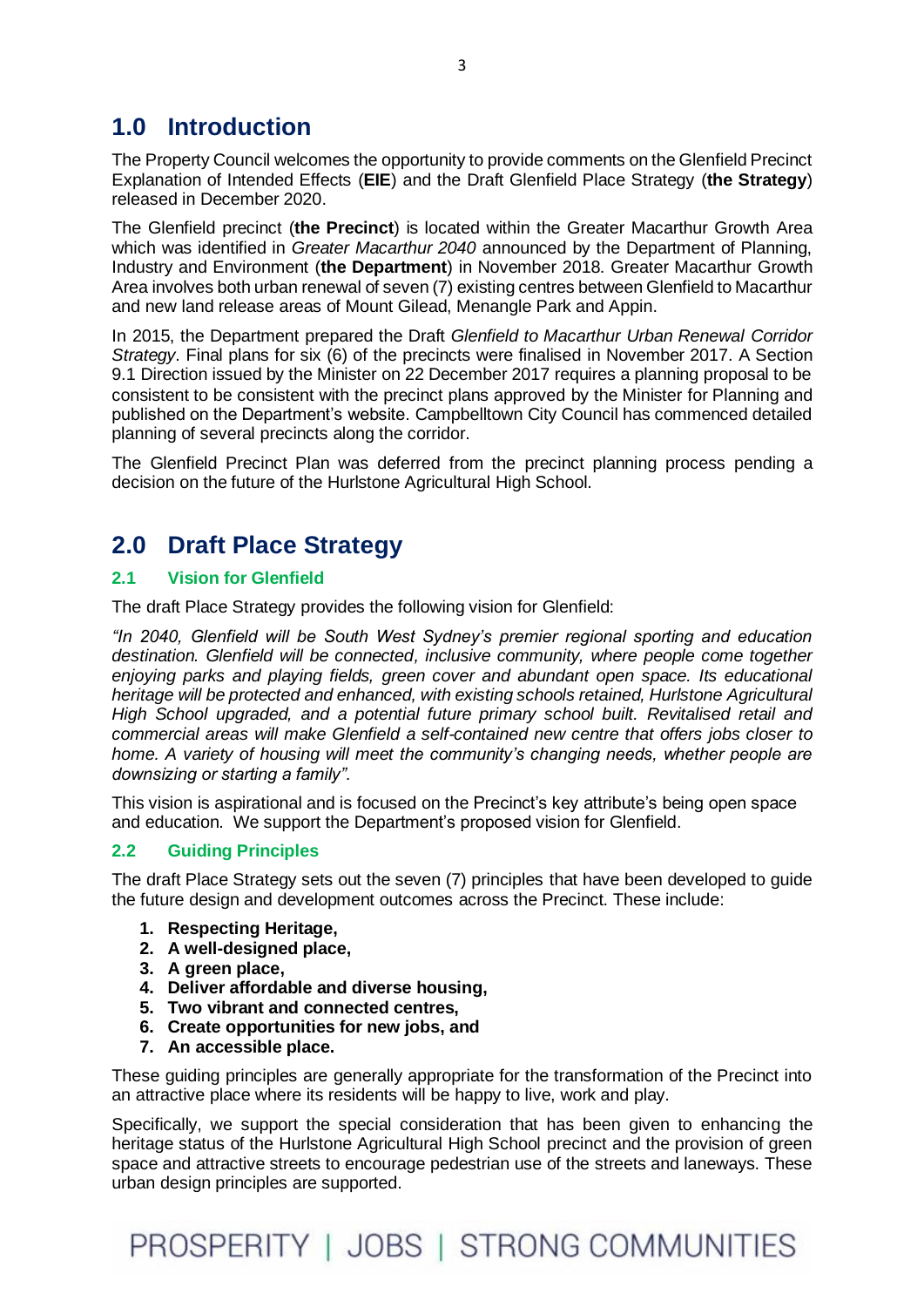We note the Department's intention to require 5% affordable housing within the Precinct consistent with the Greater Sydney Commission's Western Parkland City District Plan. We have provided specific comments on this issue in our response to the EIE.

## **2.3 Five Big Moves for Glenfield**

The draft Place Strategy identified five big moves for Glenfield, being

- **1. A unique educational hub for Western Sydney,**
- **2. Improving accessibility and unlocking new open space,**
- **3. Linking infrastructure with growth,**
- **4. Providing new, affordable and diverse homes and additional jobs, and**
- **5. A model that controls development whilst offering design excellence.**

We support the announcement of these transformational changes that will benefit the Glenfield Precinct, which include the following positive outcomes;

- Retention of 77 hectares of the Hurlstone Agricultural High School for agricultural and educational needs.
- A central green spine to protect heritage values,
- At least 30 hectares of additional accessible public open space to be provided;
- New pedestrian and cycle connections across the railway line to link the eastern and western part of the Precinct;
- A potential future health facility to provide jobs and cater for the needs of south-west Sydney;
- Up to 7,000 new homes and 2,900 jobs to be delivered in the study area.
- Traditional development controls height and floor space ratio to control the extent of development within Glenfield; and
- New design excellence clause to encourage good design and architectural standards.

The proposed transformation of Glenfield outlined within the draft Place Strategy is supported. As the Precinct is developed over the life of the Strategy, there will be increasing demand for infrastructure and services. The Precinct was identified for a Special Infrastructure Contribution (SIC) in November 2018 along with the other precincts along the Glenfield to Macarthur Corridor. At the time there was no detail provided regarding the amount or timing of the SIC. It is noted that the EIE has proposed the use of a 'satisfactory arrangements' clause to fund regional infrastructure. We have provided detailed comments regarding the use of clause for infrastructure funding.

#### **2.4 Character Areas**

The draft Place Strategy includes five (5) character areas that apply to the land in the western half of the Precinct. The character areas "reflect its unique response to site-specific constraints and values". The Station and Town Centre character areas are close to the railway station and provide a mix of commercial and residential land uses. The north-west, south-west and southern character areas being predominantly areas for new housing.

The descriptions and criteria that have been developed for each character area are clear and concise and should assist towards the implementation of the vision for the Glenfield Precinct.

It is not clear from the draft Place Strategy whether these character areas will be given statutory weight within the CLEP 2015 (aligned with the current local character provision EIE that was recently exhibited) or these statements will form part of the Council's development control plan. It is important that the Department clarify the status of the five new character areas and how they will be applied.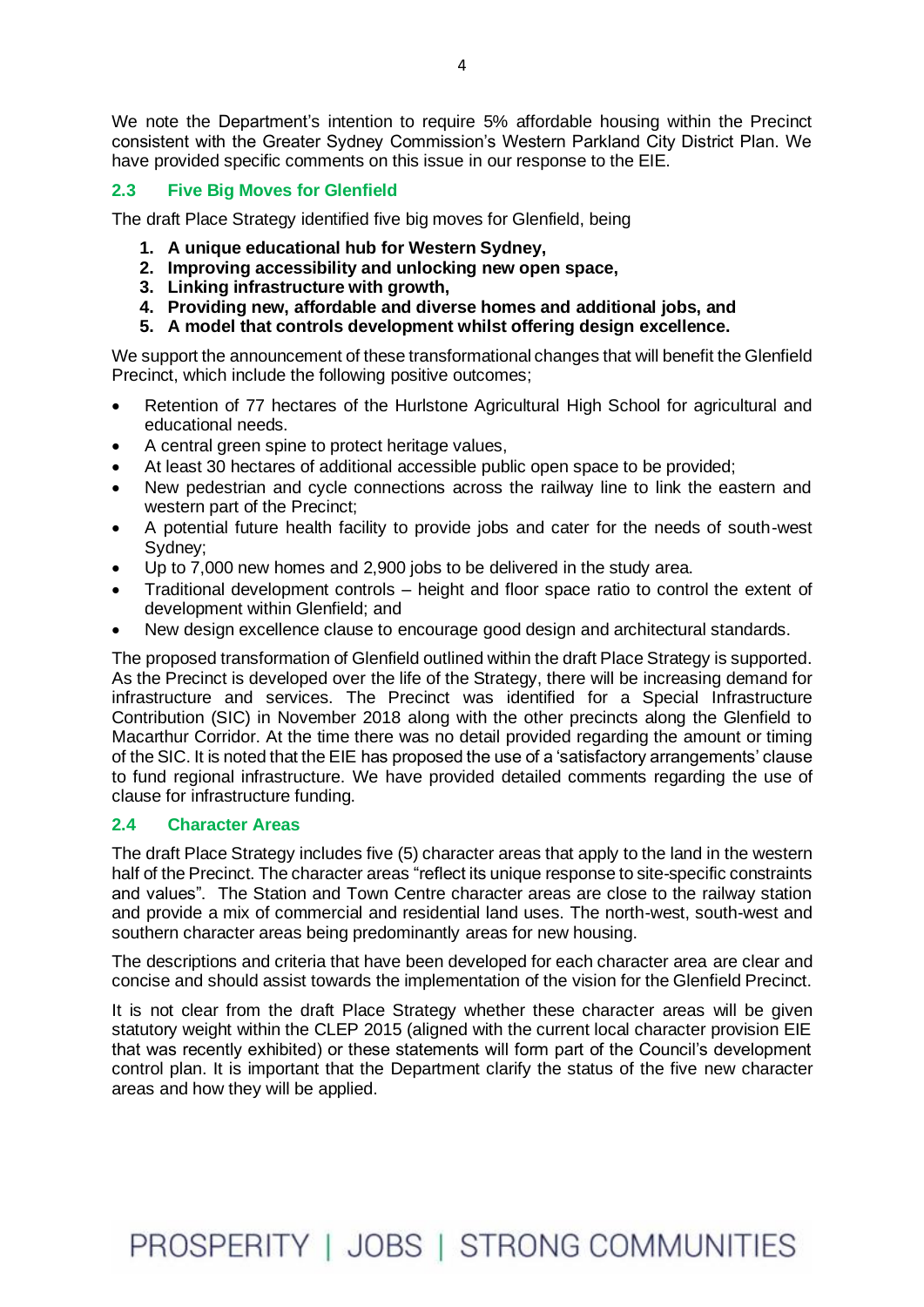### **2.5 Implementation**

We support the implementation of the draft Place Strategy through the EIE that has been released for consultation concurrently.

## **3.0 Explanation of Intended Effects**

### **3.1 Context**

The EIE sets out new planning controls that will apply to land within the Precinct that will be incorporated into *Campbelltown Local Environmental Plan 2015 (CLEP 2015)*. We acknowledge that the proposed zoning of East Glenfield will build upon the *Glenfield to Macarthur Urban Renewal Corridor Strategy* and the draft *Glenfield Precinct Plan* prepared in 2015. The completion of this strategic planning work is welcomed.

## **3.2 Land Zoning**

The EIE is proposing to rezone the eastern half of the Precinct to provide for the establishment of a new town centre (B4 Mixed Use) that will be surrounded by high and medium density residential housing (R3 Medium Density and R4 High Density Residential). Buildings in this area will range in height from 12 storeys down to 3 storeys. Floor space ratios commensurate with the anticipated development (between 1:1 and 4:1) are proposed. These development controls are appropriate in recognition of its proximity to public transport and other amenities. We support these changes.

The western half of the Precinct involves reconfiguration of the existing Hurlstone Agricultural High School campus. A new town centre has been identified on land close to Glenfield railway station. We support these changes and the benefits they will bring to the region. The plan proposes a B3 Commercial Core near the train station and a B4 Mixed Use zone south of the high school. Both involve appropriate building heights and densities. A mix of high, medium and low-density residential housing is proposed surrounding the school campus.

## **3.3 Car Parking**

The EIE indicates that car parking rates for the town centre are being explored to achieve a balance between excess and adequate parking. It is important to recognise the town centre is located in Greater Western Sydney where the rates of car ownership tend to be higher due to a long history of poor public transport services.

In recognition of the Precinct's proximity to frequent and fast public transport services, we support car parking rates being limited by a maximum rate but would not support an under supply of car parking. For the residential component of a development, every apartment should be provided with a minimum of one (1) off-street carparking space. Larger apartments should be allocated with additional parking spaces.

The car parking rates proposed for commercial and retail uses in the Precinct are appropriate.

#### **3.4 Affordable Housing**

The EIE proposes the introduction of inclusionary zoning to provide for affordable housing within the Precinct. It is intended that a clause will be added to CLEP 2015 that will require residential development to contribute to the provision of affordable housing. A contribution rate of 5% of new additional gross floor area will apply to the majority of the Precinct.

The Property Council supports the sensible implementation of the affordable rental housing targets (between 5% and 10% of new floor space) identified in the Greater Sydney Commission's District Plans. To date there has been no plan prepared for the implementation of these targets.

*State Environmental Planning Policy No 70 – Affordable Housing (Revised Schemes)* does apply to the land within the study area however, Campbelltown City Council has not developed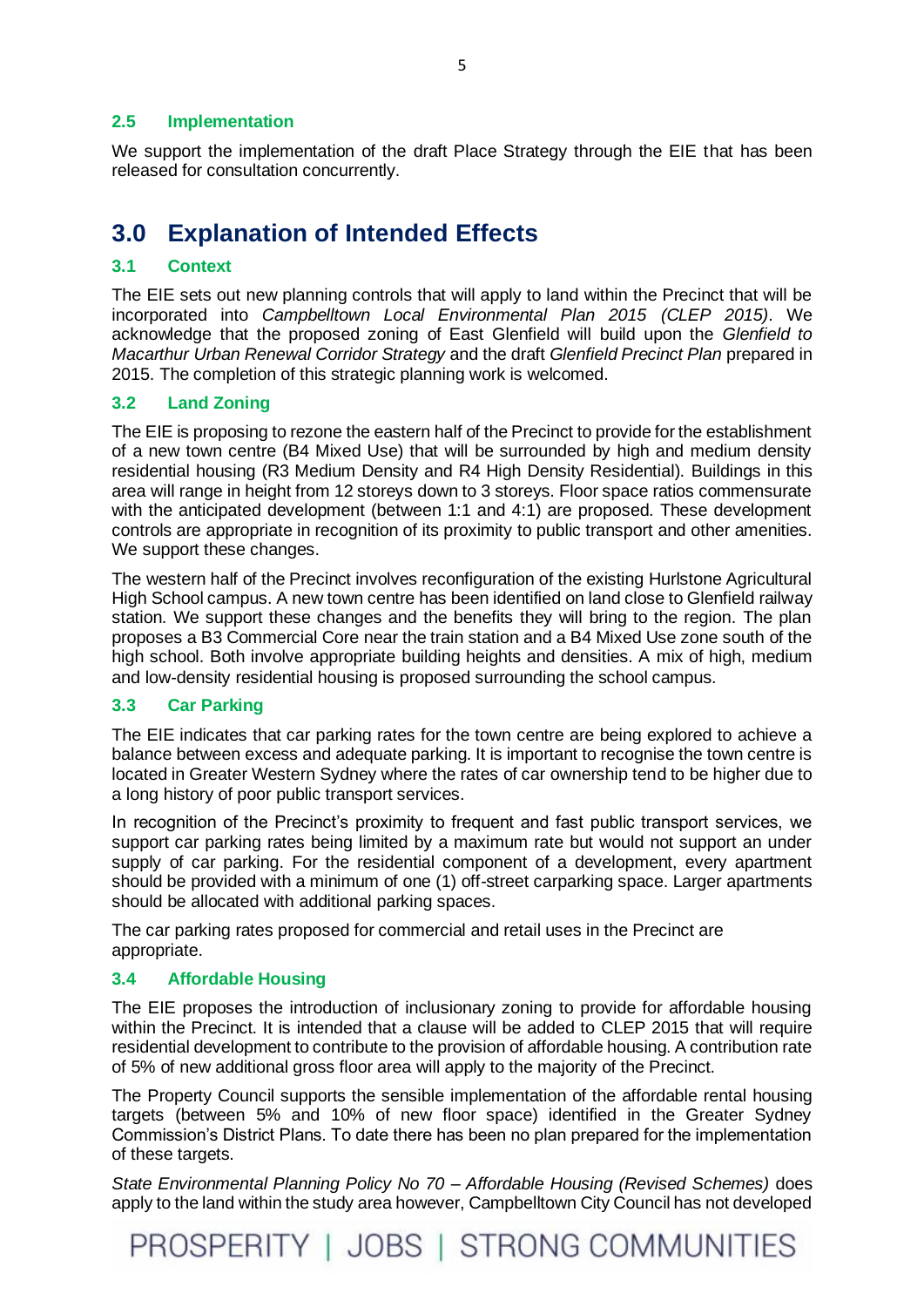a scheme for land within the LGA. In the absence of a whole of LGA or District-wide scheme for affordable rental housing, we do not support the proposal to levy contributions solely for the Glenfield Precinct.

We note that the EIE indicates that the final affordable housing rate and how rate is implemented will be subject to further investigation.

### **3.5 Housekeeping Amendments**

The EIE indicates that the South West Growth Area application map will be amended so that the study area land will be removed from within the boundaries of this area. It is noted that the only part of the Precinct located within the South West Growth Area is the route of the corridor containing the South West railway line.

This change is supported.

### **3.6 Cumberland Plain Conservation Plan**

The EIE indicates that parts of the study area are subject to the draft *Cumberland Plain Conservation Plan* (CPCP) and the proposed amendment does not seek to amend the CPCP but ensures that the commitments and controls outlined in the CPCP remain.

We have noted the extent of the CPCP within the Campbelltown LGA which includes the Glenfield to Macarthur urban renewal corridor as well as other parts of the Greater Macarthur Growth Area and the Wilton Growth Area. Strategic biodiversity certification of new development within these areas is supported.

It is unclear from the information provided within the EIE what full implementation of the CPCP will have on new development within the Precinct. Given that a significant part of the Precinct has been used for urban purposes for many decades, very little natural biodiversity remains within the Precinct. The Department should disclose if it intends to levy a biodiversity component in any future SIC or through the implementation of the 'satisfactory arrangements' clause.

#### **3.7 Infrastructure Delivery**

The EIE indicates that there will be a range of potential infrastructure items (open space, upgrading local roads and social infrastructure) to support the growth of the Precinct. A range of mechanisms are proposed to fund the delivery of infrastructure within the Glenfield Precinct including local contributions to Campbelltown City Council (under section 7.11 or 7.12 of the Environmental Planning and Assessment Act 1979) and the use of Voluntary Planning Agreements, where appropriate.

We support the use of these mechanisms provided contribution rates are reasonable and do not impact upon the viability of development. In this respect, the findings of the Productivity Commission's Review of Infrastructure Contributions will be relevant and must be considered as part of developing contributions plans.

The Department is proposing to use a 'satisfactory arrangements' clause as part of the rezoning to collect funds for certain designated State Public Infrastructure. This clause type of clause is applied in many cases during the plan making process and is regularly associated with "intensive urban development".

Unlike the Special Infrastructure Contribution (SIC) process that is transparent and subject to a public consultation process, the use of a 'satisfactory arrangements' clause does not allow for a proper review of a proposed contribution and consideration of its impact on development feasibility. Given there has been an extensive review of Infrastructure Contributions in NSW undertaken by the NSW Productivity Commission, we recommend that this provision be delayed which will allow for a proper consideration of the findings of this review.